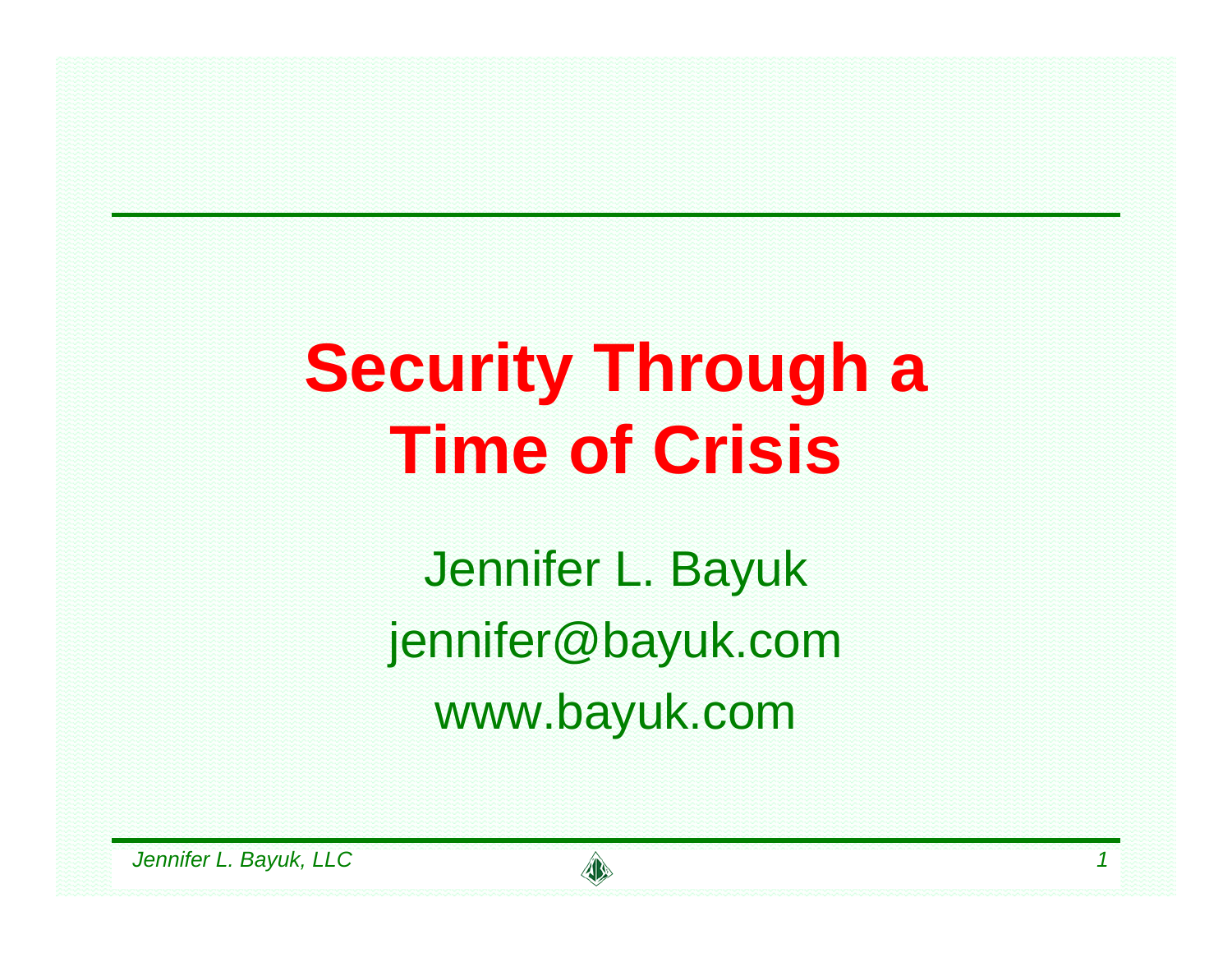## Business Focus

- 1. Secure the business subject matter expertise
- 2. Find the best application systems
- 3. Ensure business continuity
- 4. Facilitate business line reporting
- 5. Identify overlapping admin functions

## *This includes InfoSec*

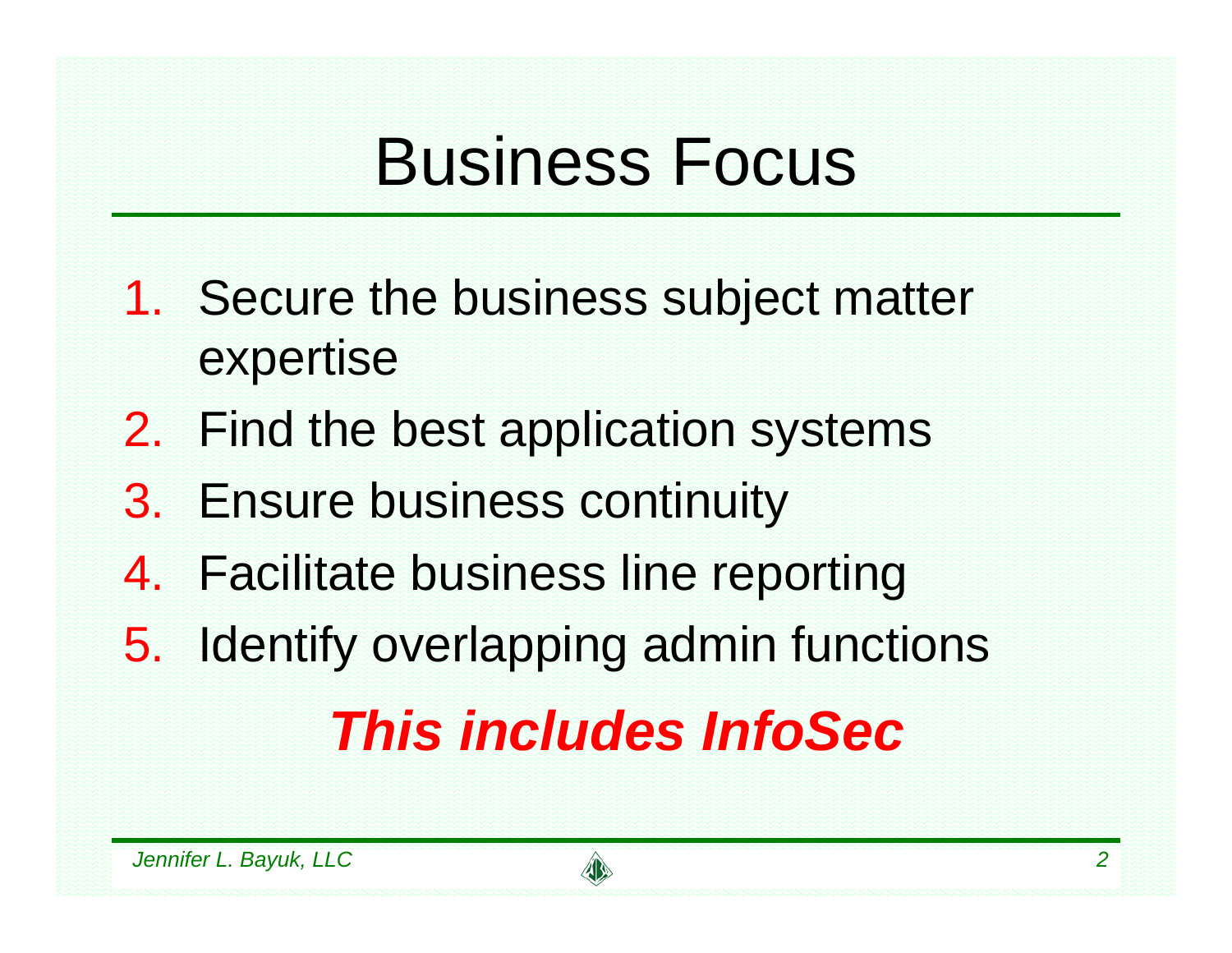## InfoSec Management Examples



### InfoSec Org A: InfoSec Org B:



*Jennifer L. Bayuk, LLC 3*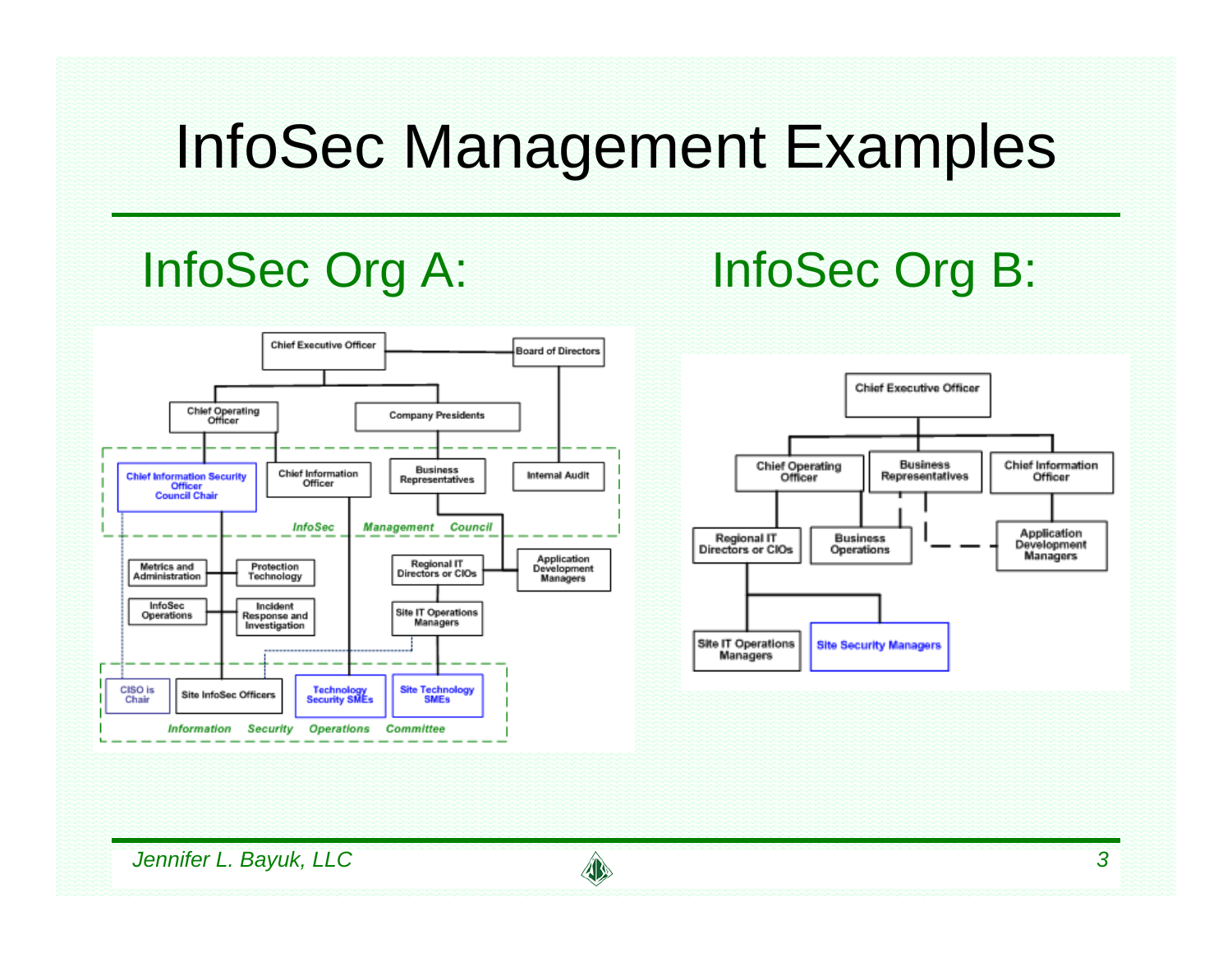## InfoSec Management Versus Merger Management

### InfoSec Org A: InfoSec Org B:

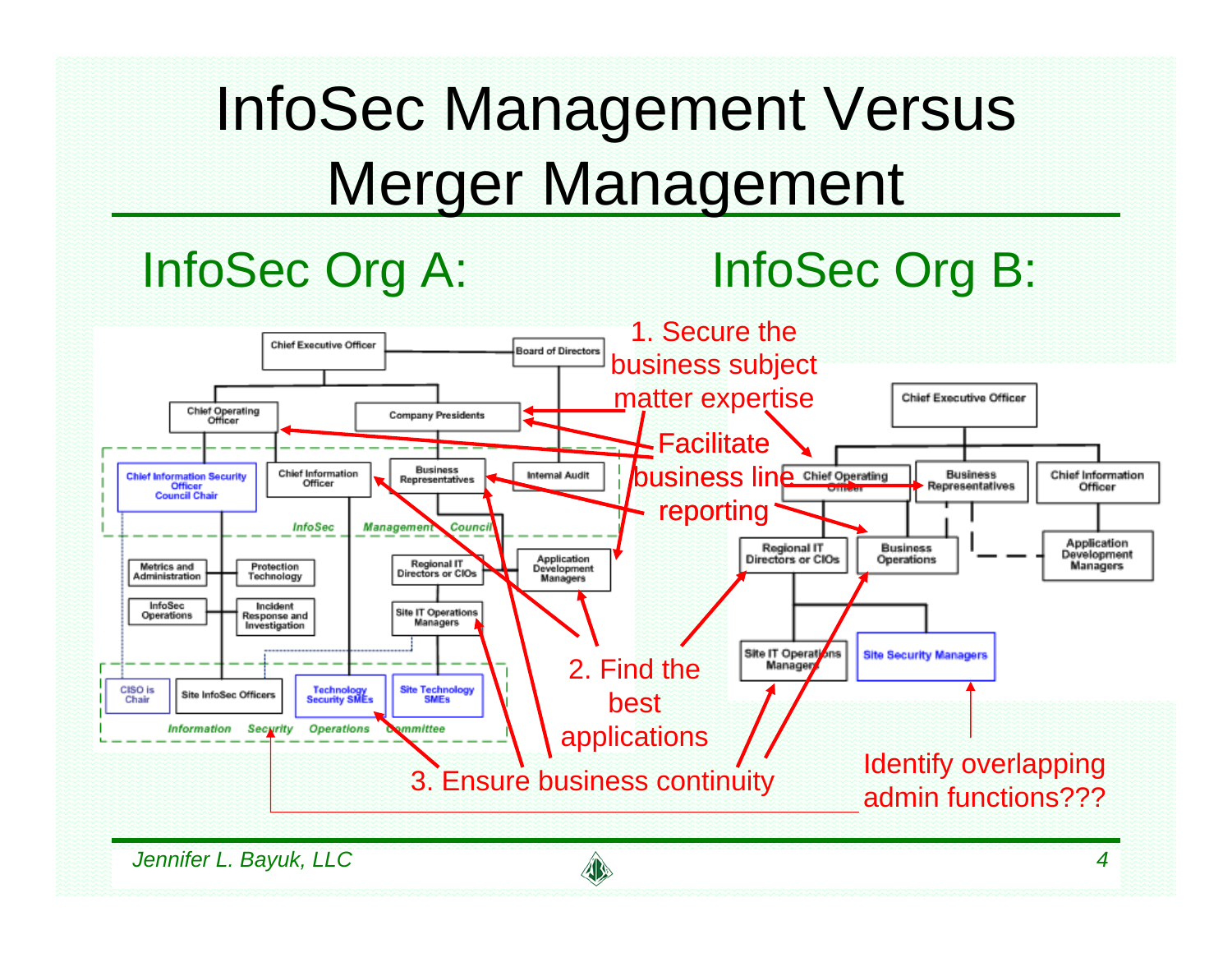## InfoSec Management Modeling



### InfoSec Org A: InfoSec Org B:

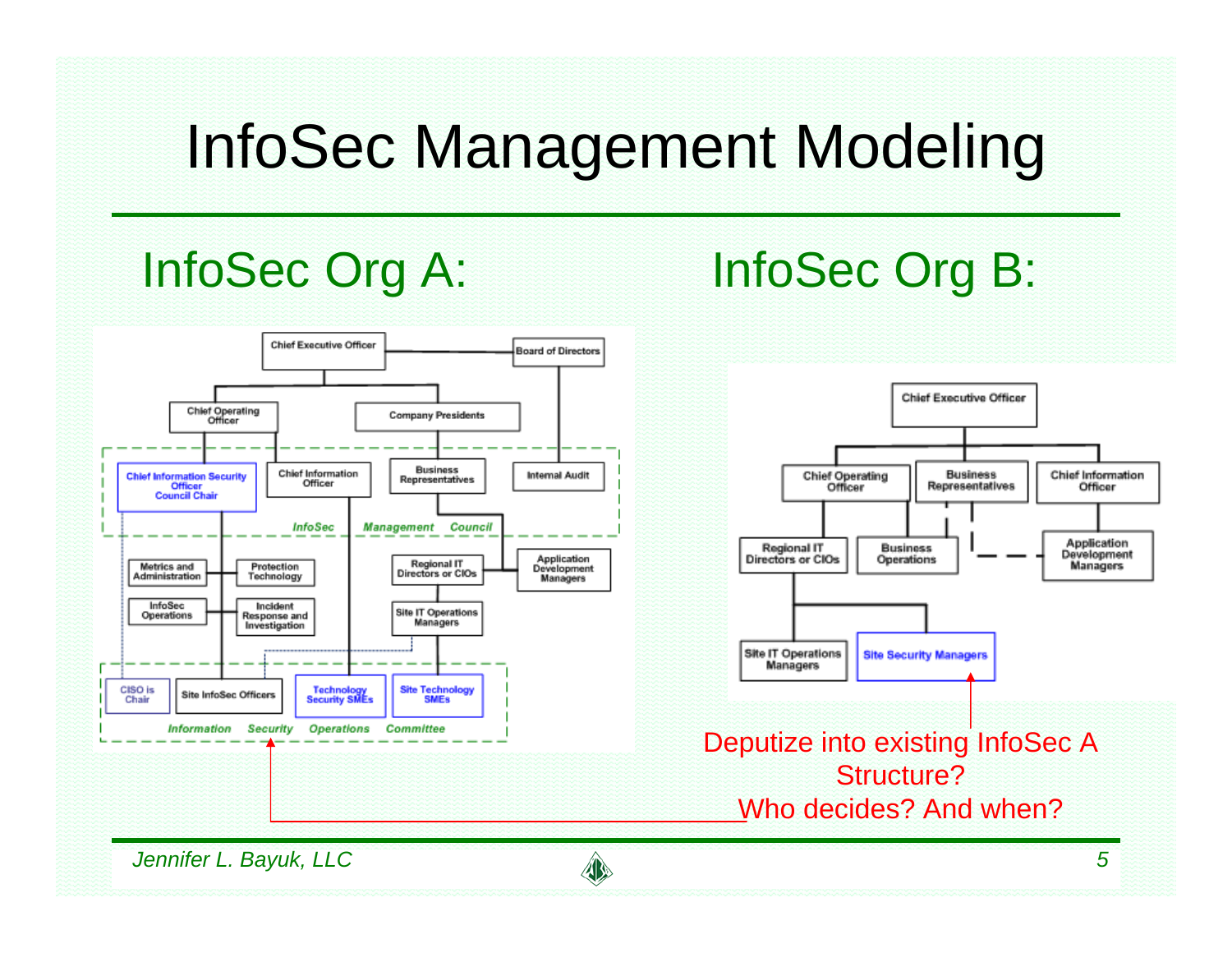# Commonly Encountered Issues

- Unclear role assignments
- Lack of Communication
- Resistance to change
- Managing mistakes in decisions
- Short or nonexistent planning cycles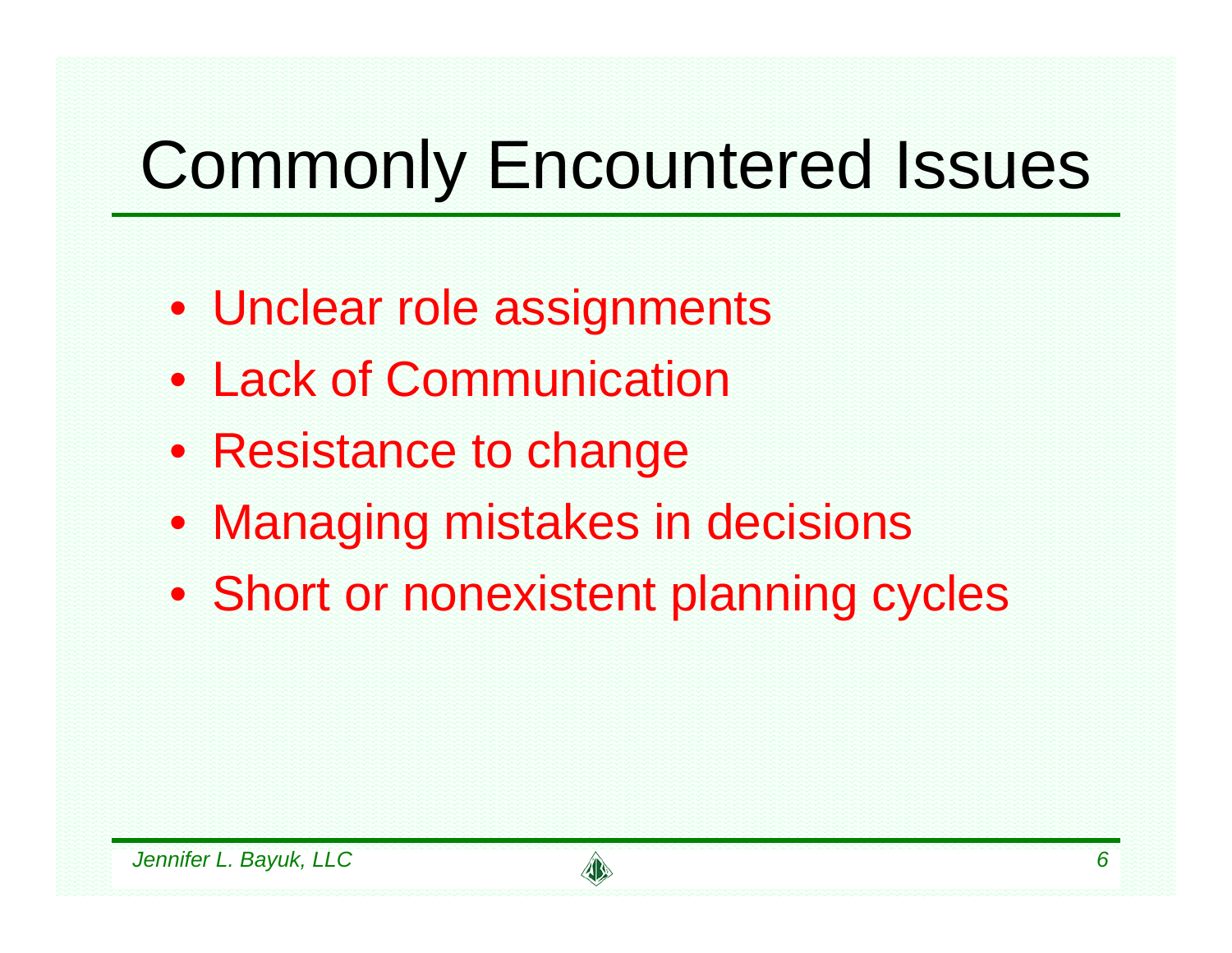# Scenario 1

Your company needs an emergency loan of a billion dollars from the a major bank. The collateral is mortgages you hold. The bank does not have time to perform due diligence on the loan, so they hire a consulting firm to verify that you have real mortgage data and you process it correctly. The consulting firm needs to work on your site, but put your data on systems at their site to use their own analysis tools. Your firewall prevents them from getting to their VPN.

Do you:

Open the firewall?

Do vendor due diligence on the consulting firm?

Suggest that they use your analysis tools?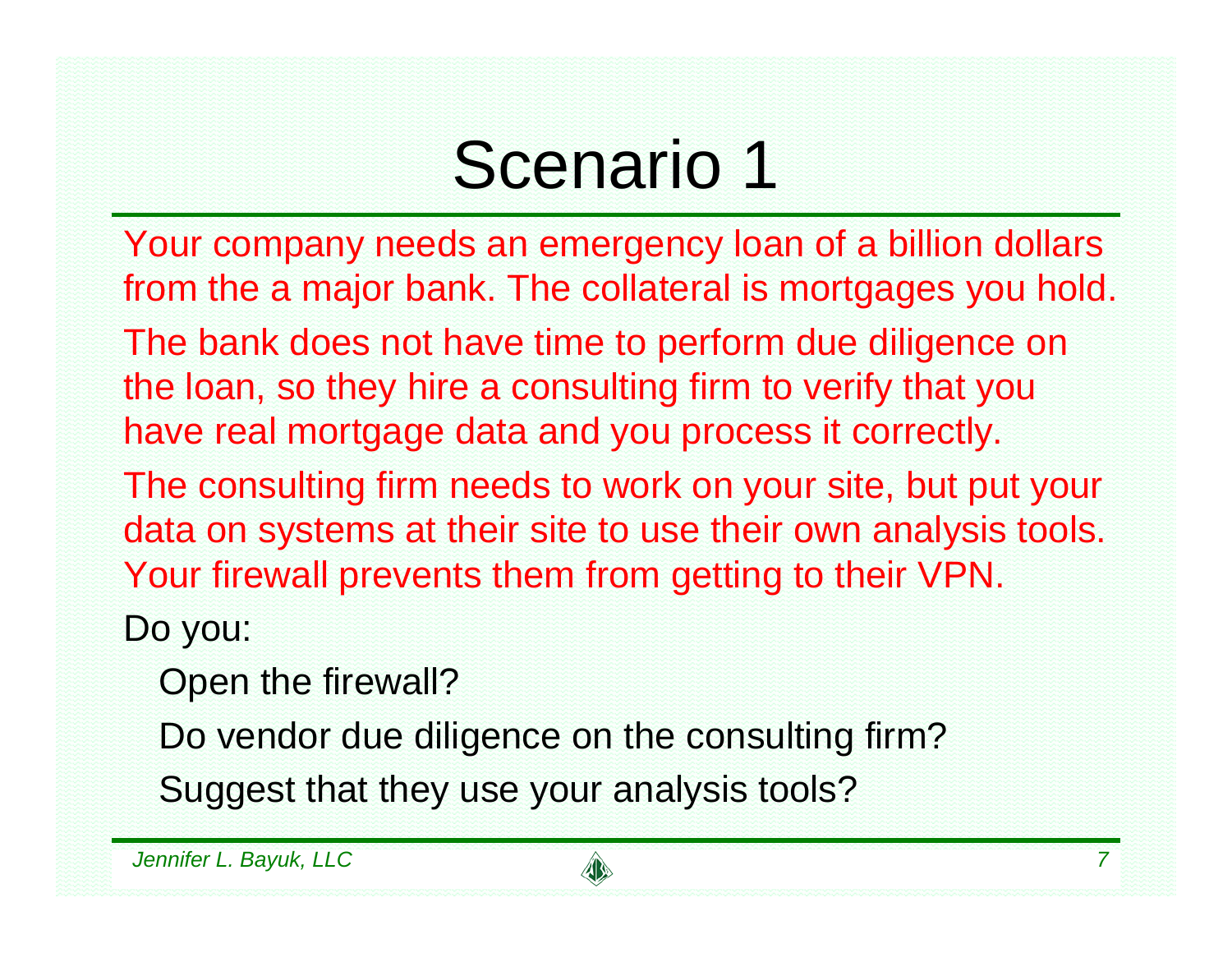# Scenario 2

Your company just merged with a direct competitor. Teams of project managers are sharing data on virtually every aspect of the business, but there is as yet no direct telecommunications line between you and the company. Some of these files are very large and there is a huge spike in access request forms for the Internet File Transfer system. However, the system does not have the capability to lock a user's transfer destination to a single company.

Do you:

Give file transfer to everyone who need to share data?

Create a new file transfer process?

Restrict file transfer to a few department representatives?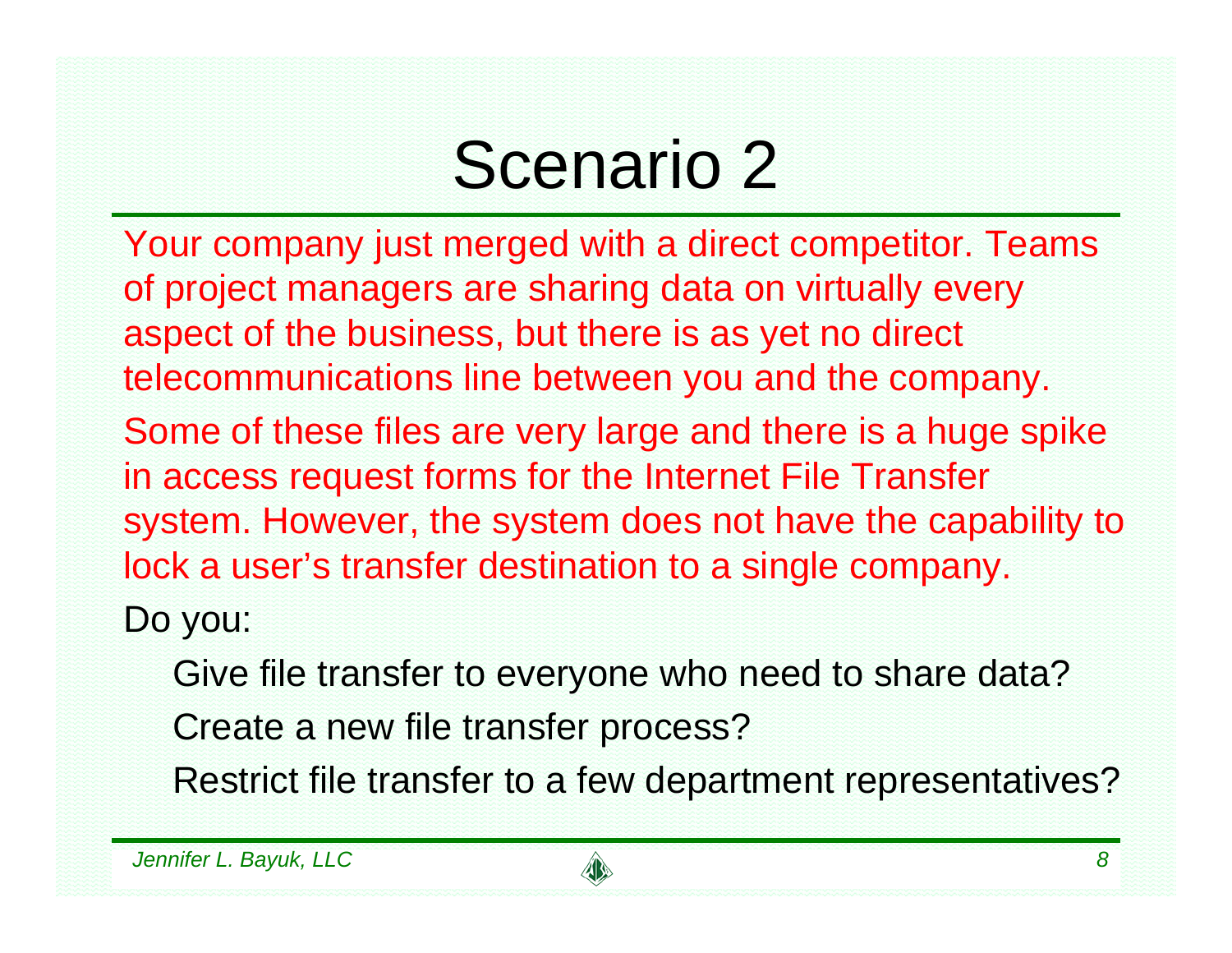## Scenario 3

Your company just acquired a smaller firm that has little or no InfoSec capability. You find they are overrun with malware and their administrators have access to the email and file shares of all the other staff, including executives. The merger project management team is pressing for full email integration on Day 1 as they say it is critical to business continuity.

Do you:

Allow their email gateways to connect?

Delay until their machines are cleaned up?

Create project for compensating network controls?